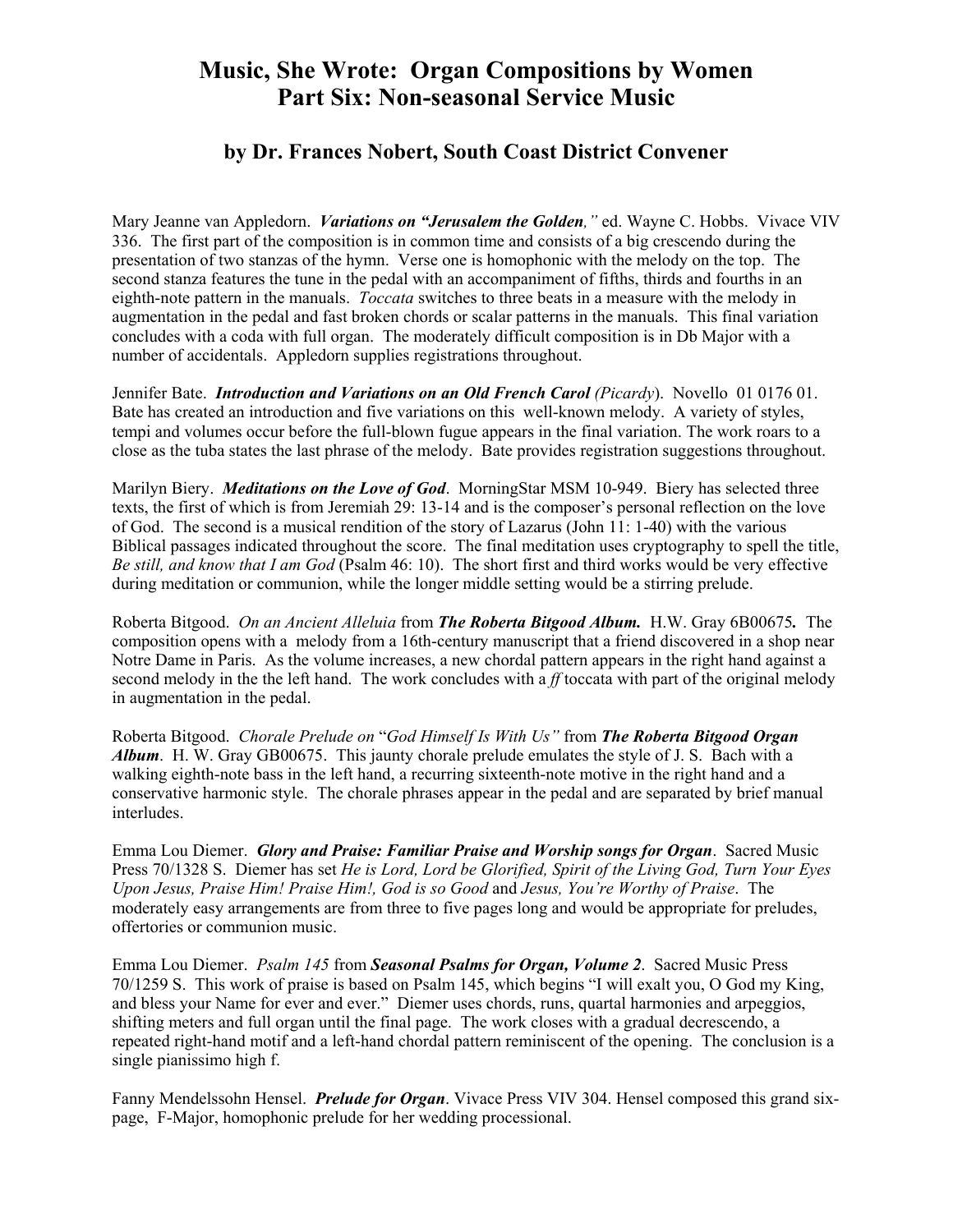Fanny Mendelssohn Hensel. *Prelude for Organ in G Major* from *Organ Works in G major*, ed. Calvert Johnson. Vivace Press VIV 329. Hensel penned the five-page composition the night before her wedding, because the promised work from her brother Felix did not arrive. The style, which Hensel describes as conservative, is stately with an opening section featuring massive chords and alternations between manuals. A fugato appears in measure fourteen and alternates with the opening material before a series of slow, diminished chords closes the piece.

Alice Jordan. *A Season and A Time: Organ Preludes: General, Christmas, Easter, Lord's Supper*. Broadman Press 4570-37. Most of the compositions are moderately easy and are three to four pages in length. The general contents include *Jubilate (Madrid), Canonic Voluntary on "Dix," Prayer (Sweet*  Hour), Processional on an Old English Melody (All is Well), Fanfare and Trumpet Tune (Hendon and *Austrian Hymn), Adoration on a Traditional English Melody (Terra Patris)* and *The Lord is My Shepherd (Dominus Regit Me* and *Bradbury).* Appropriate for the Lord's Supper are *Communion on Two American Folk Hymns (Balm in Gilead* and *Break Bread), Prayer* and *The Lord is My Shepherd.* 

Kristina Langlois. *5 Hymns of Praise (Cantad al Senor, Noël nouvelet, O Store Gud, Engelberg* and *Pleading Savior).* MorningStar MSM 10-722. Especially effective are the first three of this set. *Cantad al Senor* employs a swingy rhythm and an ornamented melody for the Brazilian folk tune. *Noël nouvelet* explores many possibilities of the first four melody notes in tonic and dominant keys through use of a canon and an ostinato*. O Store Gud (How Great Thou Art)* is a quiet setting with the accompaniment in compound time and the melody in duplets above.

Janet Linker. *Variations on "How Firm a Foundation."* Concordia Publishing House 97-6586. Linker uses the key of Ab Major for *Hymn, Pastorale, Trumpet Tune, Chorale, Duo, Trio, Allegro, Reverie* and *Finale.* Registrations are indicated throughout*.* Each moderately easy variation could stand alone or be combined with others for a church service or a concert.

Janet Linker. *Variations on "O Waly, Waly" (The Gift of Love* or *When Love is Found).* Concordia Publishing House 97-6796. Linker's settings are from one to four pages long and include a variety of styles, tempi and colorful registrations. J. S. Bach's *Wachet auf* motif appears in Variation IV, while a gentle, swinging blues occurs in Variation VI. It is possible to play one or more of this delightful set, since each variation is convincing as a free-standing composition.

Benna Moe *. Finale pomposo festivo* from *Koncert-Suite för Orgel*. eriks K631. This third and final movement is a four-page, full-organ, chordal composition in ABA form. At least two manuals are required for the middle section, which contains an eighth-note accompanying passage in the left hand. It would be an excellent postlude.

Maria Theresia von Paradis. *Sicilienne* (Eb Major), trans. Charles Callahan. Morning Star MSM 10- 903. Also available for flute and keyboard in G Major from Editions Billaudot through Theodore Presser. *Sicilienne* is an andantino, duple compound work with a beautiful right-hand melody over slow-moving harmony in the left hand and pedal. It is versatile in length because of the possible repeats of both the A and B sections. It also may feature a beautiful solo stop for the melody

Emily Maxson Porter. *All Depends on Our Possessing: 6 Variations* (based on *Alles ist an Gottes Segen* by Johann Löhner). MorningStar MSM 10-727. At the beginning of each of the six short variations is a portion of the text to indicate the idea expressed by the music. Porter gives the registrations, which are delightful smaller sounds, except for the final stanza, which calls for a fuller sound with a mixture. Because there is no pedal, the composition might be learned at the piano and easily transferred to the organ.

Emily Maxson Porter. *Celebrations of Praise: Seven Chorale Preludes for Organ (Ebenezer, Hanover, Lobe den Herren, Terra Patris, St. Denio, Schönster Herr Jesu* and *Royal Oak)*. Calfaria Music 99-101. This delightful collection could be used for various parts of the service or for concert. Several of the works are rhythmically catchy with polymeters or shifting meters.

Emily Maxson Porter. *Five Organ Preludes on Nineteenth-Century Hymn Tunes (Hankey, How Can I Keep from Singing, Maryton, Toplady* and *Walton).* Calfaria Music 00-201. Except for *How Can I Keep*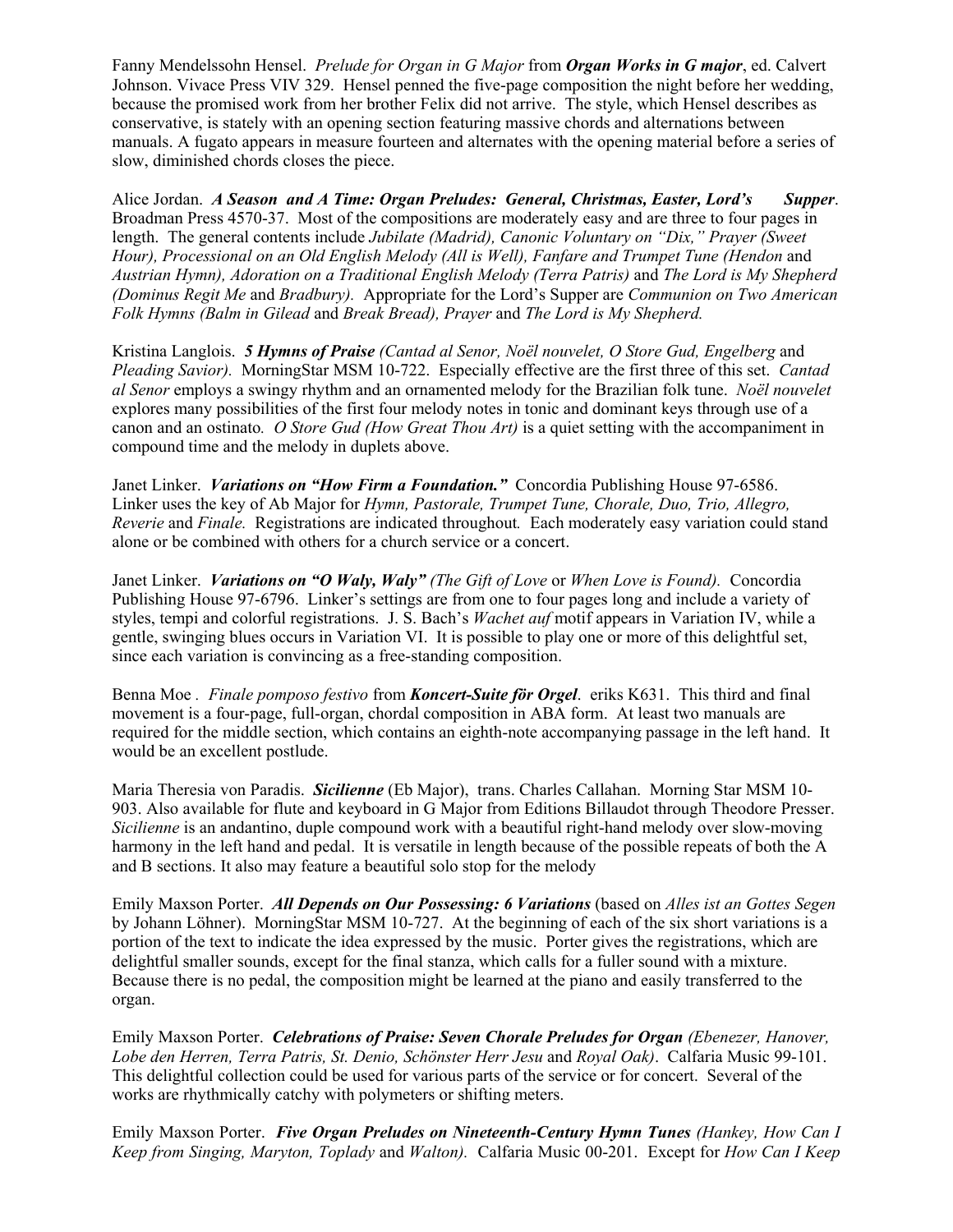*from Singing*, the short settings call for small, colorful registrations and would be delightful as preludes or for communion.

Emily Maxson Porter. *For All the Faithful: Six New Organ Settings (For All the Faithful Women, My Hope is Built on Nothing Less, Thine Is the Glory*, *Weary of All Trumpeting He Leadeth Me: Oh, Blessed Thought!* and *Mothering God, You Gave me Birth).* Augsburg Fortress 11-11081. Many of the melodies are possibly unfamiliar, or the settings are too concert-like. However, the subdued but colorful *He Leadeth Me* would be a very effective prelude.

Emily Maxson Porter. *Partita on "Praise, My Soul, the King of Heaven" (Lauda Anima).* MorningStar MSM 10 714. The composition includes *Fanfare* ("Praise, my soul, the King of heaven..."), *Dance* ("Praise him for his grace and favor..."), *Pastorale* ("Tenderly he shields and spares us...") and *Jubilation* ("Angels help us to adore him..."). The only quiet movement, *Pastorale,* creates a swingy feeling with shifts between two and three beats per measure. The melody enters subtly following an extended introduction or rather lengthy interludes. *Dance* and *Jubilation* are joyful, perpetual motion pieces in the manuals, with the melody appearing in the pedal. *Fanfare* is a stately opening with the melody rhythmically presented on the right hand on a Trompette en chamade. Full organ opens the movement and accompanies the reed tune until the end.

Emily Maxson Porter. *Organ Music for the Temple: Five Jewish Hymns*. Warner Brothers Publications EL96124. Except for the chaconne, the compositions vary in length from four to six pages. *Hatikva* is tri-part with a joyful duo, a canon and a march. The eleven-page chaconne, *Father, Hear the Prayer We Offer,* begins quietly with an eight-measure theme. Porter explores many rhythmic and melodic possibilities. The composition builds to full organ in the middle and retreats to the quiet registration in the final two thematic presentations and in the coda. *Ein Adir* is a clever Triptych (ABA') featuring the melody in mostly quarter notes in the beginning, in augmention in the center, and in canon at the fourth in the A' section. The work repeats much of the opening as it leads to a brief coda. *Ata Echad* has five varied settings of the theme and ends with a coda for manuals only. *Shomeir Yisraeil* begins softly with the right-hand melody and a simple accompaniment. During the middle section, the right hand explores ornamentations of the theme. The melody returns exactly as in the beginning, but with with more activity in the left hand .

Emily Maxson Porter. *Short Settings of Jewish Hymns for Organ* . Warner Brothers Publications EL96125. This collection contains excellent service music. Of the fifteen pieces, thirteen are one page or shorter. Seven have two or three settings for one verse, while the lengthier *Shalom Aleichem* and *Shomeir Yisraeil* include several stanzas. Many are for manuals only.

Emily Maxson Porter. *Three Quiet Hymn Settings (Beautiful Savior, Children of the Heavenly Father* and *When Peace, Like a River).* MorningStar MSM-10-864. Each of these three- to four-page compositions would be lovely for a prelude or for communion. The unadorned melody appears either in the soprano or the tenor. Registration suggestions occur throughout.

Clara Schumann.*Prelude and Fugue in G minor*, *op. 16, no. 1*, edited by Joachim Dorfmüller. Furore-Edition 122. Opus 16 contains three preludes and fugues for piano composed in 1845, the same year Robert Schumann produced six fugues on B-A-C-H for organ. The contrapuntal practices of J. S. Bach and the harmonic influences of Felix Mendelssohn are evident in this opus. The lyrical romantic-style prelude stands in strong contrast to the baroque rhythmical drive of the fugue.

Clara Schumann. *Prelude and Fugue in D minor, op. 16, no. 3,* ed. Barbara Harbach. Vivace Press, VIV 305. (See *op. 16* above.) Although the work was originally for piano, it is aptly suited for organ with the chordal prelude and with the fugue, which has pedal points and a characteristic fugal theme.

Jeanne Shaffer. *Partita on "Schmücke Dich" (Deck Thyself, My Soul, with Gladness)*. Company Press. The variations are based on Johann Crüger's well-known melody of 1649. Although the complete hymn